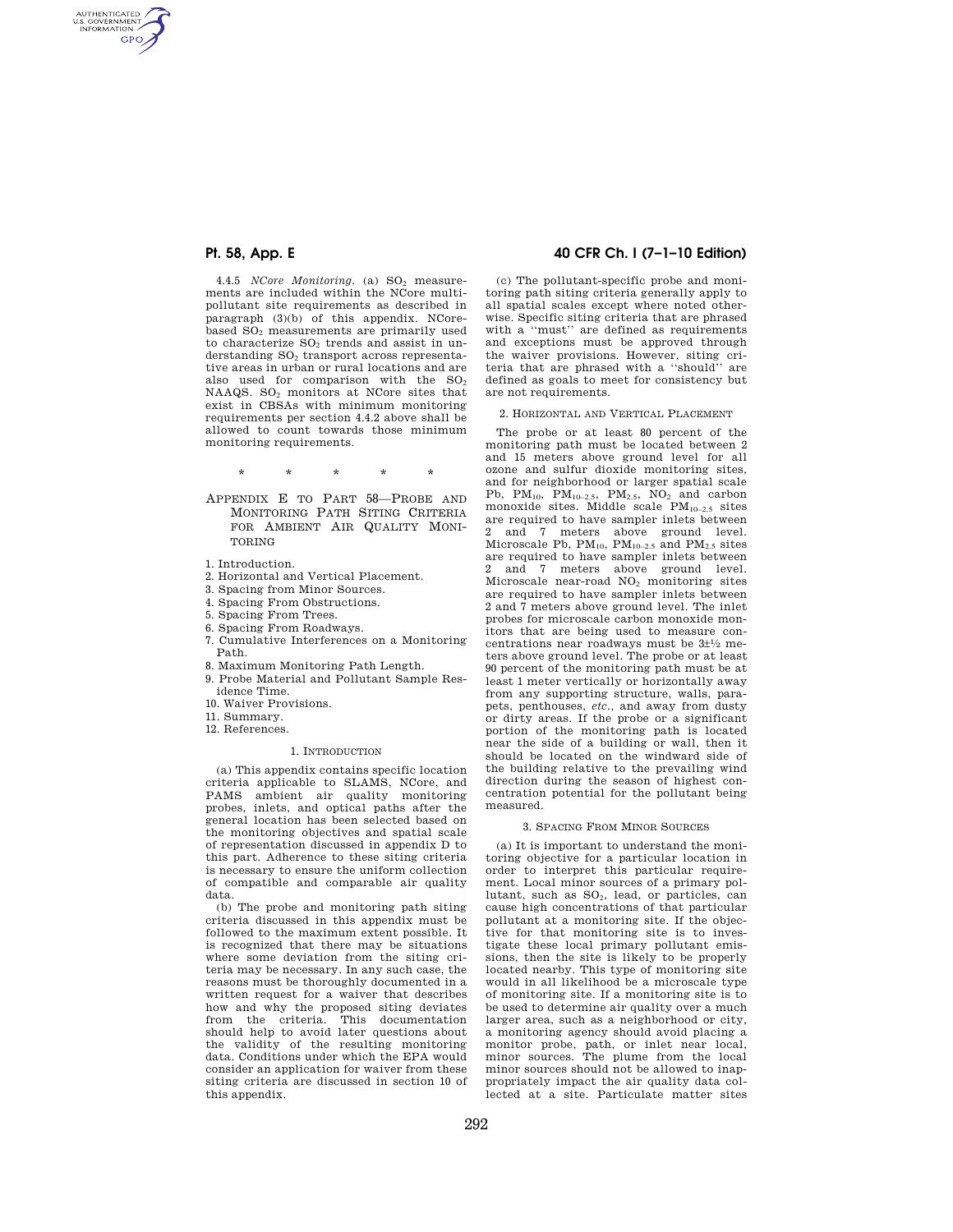## **Environmental Protection Agency Pt. 58, App. E**

should not be located in an unpaved area unless there is vegetative ground cover year round, so that the impact of wind blown dusts will be kept to a minimum.

(b) Similarly, local sources of nitric oxide (NO) and ozone-reactive hydrocarbons can have a scavenging effect causing unrepresentatively low concentrations of  $O_3$ in the vicinity of probes and monitoring paths for  $O_3$ . To minimize these potential interferences, the probe or at least  $90$  percent of the monitoring path must be away from furnace or incineration flues or other minor sources of  $SO<sub>2</sub>$  or NO. The separation distance should take into account the heights of the flues, type of waste or fuel burned, and the sulfur content of the fuel.

#### 4. SPACING FROM OBSTRUCTIONS

(a) Buildings and other obstacles may possibly scavenge  $SO_2$ ,  $O_3$ , or  $NO_2$ , and can act to restrict airflow for any pollutant. To avoid this interference, the probe, inlet, or at least 90 percent of the monitoring path must have unrestricted airflow and be located away from obstacles. The distance from the obstacle to the probe, inlet, or monitoring path must be at least twice the height that the obstacle protrudes above the probe, inlet, or monitoring path. An exception to this requirement can be made for measurements taken in street canyons or at source-oriented sites where buildings and other structures are unavoidable.

(b) Generally, a probe or monitoring path located near or along a vertical wall is undesirable because air moving along the wall may be subject to possible removal mechanisms. A probe, inlet, or monitoring path must have unrestricted airflow in an arc of at least 180 degrees. This arc must include the predominant wind direction for the season of greatest pollutant concentration potential. For particle sampling, a minimum of 2 meters of separation from walls, parapets, and structures is required for rooftop site placement.

(c) Special consideration must be given to the use of open path analyzers due to their inherent potential sensitivity to certain types of interferences, or optical obstructions. A monitoring path must be clear of all trees, brush, buildings, plumes, dust, or other optical obstructions, including potential obstructions that may move due to wind, human activity, growth of vegetation, etc. Temporary optical obstructions, such as rain, particles, fog, or snow, should be considered when siting an open path analyzer. Any of these temporary obstructions that are of sufficient density to obscure the light beam will affect the ability of the open path analyzer to continuously measure pollutant concentrations. Transient, but significant obscuration of especially longer measurement paths could occur as a result of certain meteorological conditions (*e.g.*, heavy fog,

rain, snow) and/or aerosol levels that are of a sufficient density to prevent the open path analyzer's light transmission. If certain compensating measures are not otherwise implemented at the onset of monitoring (*e.g.*, shorter path lengths, higher light source intensity), data recovery during periods of greatest primary pollutant potential could be compromised. For instance, if heavy fog or high particulate levels are coincident with periods of projected NAAQS-threatening pollutant potential, the representativeness of the resulting data record in reflecting maximum pollutant concentrations may be substantially impaired despite the fact that the site may otherwise exhibit an acceptable, even exceedingly high overall valid data capture rate.

(d) For near-road  $NO<sub>2</sub>$  monitoring stations, the monitor probe shall have an unobstructed air flow, where no obstacles exist at or above the height of the monitor probe, between the monitor probe and the outside nearest edge of the traffic lanes of the target road segment.

## 5. SPACING FROM TREES

(a) Trees can provide surfaces for  $SO_2$ ,  $O_3$ , or NO<sup>2</sup> adsorption or reactions, and surfaces for particle deposition. Trees can also act as obstructions in cases where they are located between the air pollutant sources or source areas and the monitoring site, and where the trees are of a sufficient height and leaf canopy density to interfere with the normal airflow around the probe, inlet, or monitoring path. To reduce this possible interference/obstruction, the probe, inlet, or at least 90 percent of the monitoring path must be at least 10 meters or further from the drip line of trees.

(b) The scavenging effect of trees is greater for  $O<sub>3</sub>$  than for other criteria pollutants. Monitoring agencies must take steps to consider the impact of trees on ozone monitoring sites and take steps to avoid this problem.

(c) For microscale sites of any air pollutant, no trees or shrubs should be located between the probe and the source under investigation, such as a roadway or a stationary source.

### 6. SPACING FROM ROADWAYS

6.1 Spacing for Ozone Probes and Monitoring Paths

In siting an  $O_3$  analyzer, it is important to minimize destructive interferences form sources of NO, since NO readily reacts with O3. Table E–1 of this appendix provides the required minimum separation distances between a roadway and a probe or, where applicable, at least 90 percent of a monitoring path for various ranges of daily roadway traffic. A sampling site having a point analyzer probe located closer to a roadway than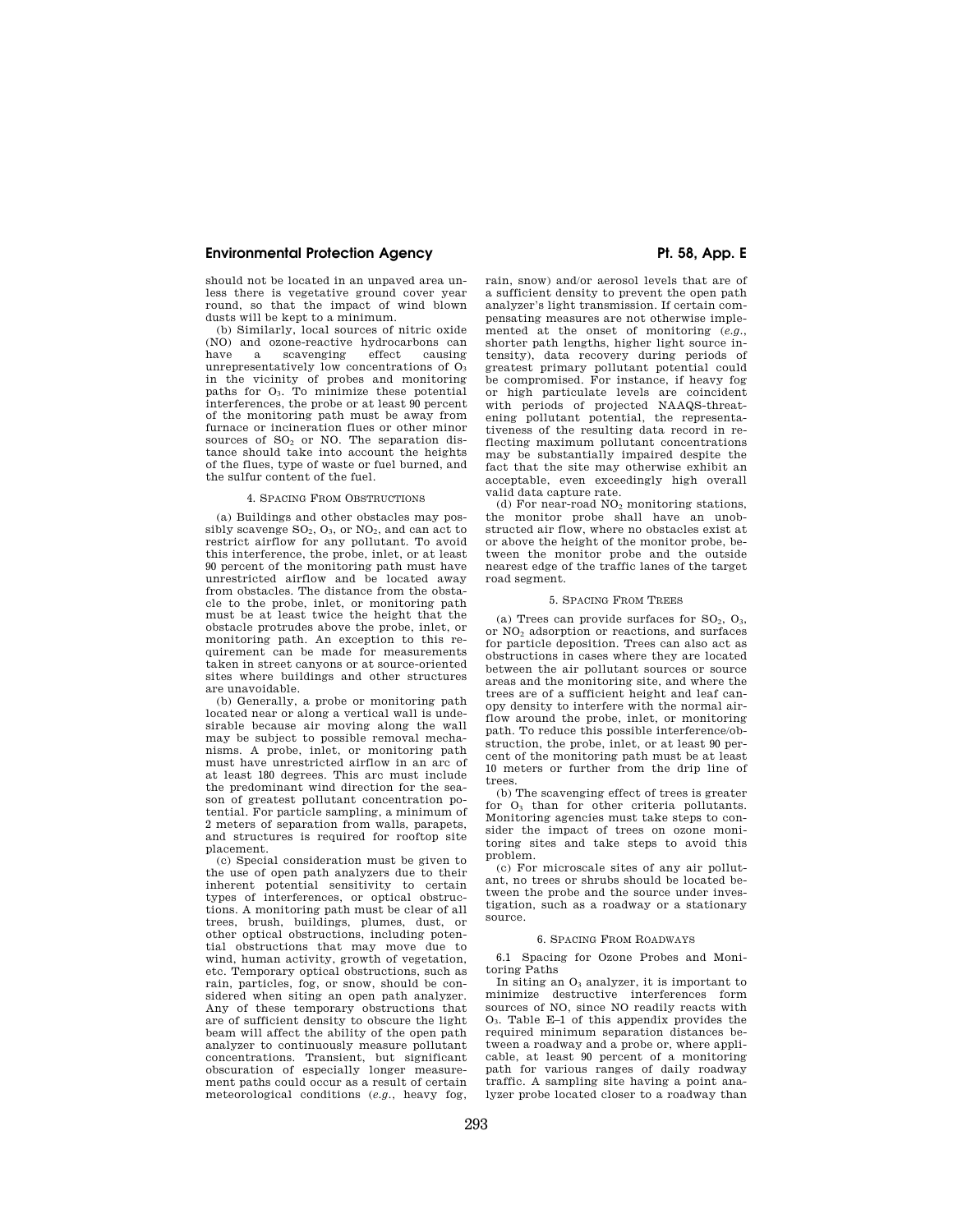allowed by the Table E–1 requirements should be classified as microscale or middle scale, rather than neighborhood or urban scale, since the measurements from such a site would more closely represent the middle scale. If an open path analyzer is used at a site, the monitoring path(s) must not cross over a roadway with an average daily traffic count of 10,000 vehicles per day or more. For those situations where a monitoring path crosses a roadway with fewer than 10,000 vehicles per day, monitoring agencies must consider the entire segment of the monitoring path in the area of potential atmospheric interference from automobile emissions. Therefore, this calculation must include the length of the monitoring path over the roadway plus any segments of the monitoring path that lie in the area between the roadway and minimum separation distance, as determined from the Table E–1 of this appendix. The sum of these distances must not be greater than 10 percent of the total monitoring path length.

6.2 Spacing for Carbon Monoxide Probes and Monitoring Paths. (a) Street canyon and traffic corridor sites (microscale) are intended to provide a measurement of the influence of the immediate source on the pollution exposure of the population. In order to provide some reasonable consistency and comparability in the air quality data from microscale sites, a minimum distance of 2 meters and a maximum distance of 10 meters from the edge of the nearest traffic lane must be maintained for these CO monitoring inlet probes. This should give consistency to the data, yet still allow flexibility of finding suitable locations.

(b) Street canyon/corridor (microscale) inlet probes must be located at least 10 meters from an intersection and preferably at a midblock location. Midblock locations are preferable to intersection locations because intersections represent a much smaller portion of downtown space than do the streets between them. Pedestrian exposure is probably also greater in street canyon/corridors than at intersections.

(c) In determining the minimum separation between a neighborhood scale monitoring site and a specific roadway, the presumption is made that measurements should not be substantially influenced by any one roadway. Computations were made to determine the separation distance, and Table E–2 of this appendix provides the required minimum separation distance between roadways and a probe or 90 percent of a monitoring path. Probes or monitoring paths that are located closer to roads than this criterion allows should not be classified as a neighborhood scale, since the measurements from such a site would closely represent the middle scale. Therefore, sites not meeting this criterion should be classified as middle scale.

## **Pt. 58, App. E 40 CFR Ch. I (7–1–10 Edition)**

TABLE E–2 TO APPENDIX E OF PART 58—MIN-IMUM SEPARATION DISTANCE BETWEEN ROAD-WAYS AND PROBES OR MONITORING PATHS FOR MONITORING NEIGHBORHOOD SCALE CARBON MONOXIDE

| Roadway average daily traffic, vehicles per<br>dav | Minimum dis-<br>$tance1$ (me-<br>ters) |
|----------------------------------------------------|----------------------------------------|
|                                                    | 10                                     |
|                                                    | 25                                     |
|                                                    | 45                                     |
|                                                    | 80                                     |
|                                                    | 115                                    |
|                                                    | 135                                    |
|                                                    | 150                                    |

1 Distance from the edge of the nearest traffic lane. The dis-tance for intermediate traffic counts should be interpolated from the table values based on the actual traffic count.

6.3 Spacing for Particulate Matter  $(PM_{2.5},$ PM10, Pb) Inlets. (a) Since emissions associated with the operation of motor vehicles contribute to urban area particulate matter ambient levels, spacing from roadway criteria are necessary for ensuring national consistency in PM sampler siting.

(b) The intent is to locate localized hotspot sites in areas of highest concentrations whether it be from mobile or multiple stationary sources. If the area is primarily affected by mobile sources and the maximum concentration area(s) is judged to be a traffic corridor or street canyon location, then the monitors should be located near roadways with the highest traffic volume and at separation distances most likely to produce the highest concentrations. For the microscale traffic corridor site, the location must be between 5 and 15 meters from the major roadway. For the microscale street canyon site the location must be between 2 and 10 meters from the roadway. For the middle scale site, a range of acceptable distances from the roadway is shown in figure E–1 of this appendix. This figure also includes separation distances between a roadway and neighborhood or larger scale sites by default. Any site, 2 to 15 meters high, and further back than the middle scale requirements will generally be neighborhood, urban or regional scale. For example, according to Figure E–1 of this appendix, if a PM sampler is primarily influenced by roadway emissions and that sampler is set back 10 meters from a 30,000 ADT (average daily traffic) road, the site should be classified as microscale, if the sampler height is between 2 and 7 meters. If the sampler height is between 7 and 15 meters, the site should be classified as middle scale. If the sample is 20 meters from the same road, it will be classified as middle scale; if 40 meters, neighborhood scale; and if 110 meters, an urban scale.

6.4 Spacing for Nitrogen Dioxide  $(NO<sub>2</sub>)$ Probes and Monitoring Paths. (a) In siting near-road NO<sub>2</sub> monitors as required in paragraph 4.3.2 of appendix D of this part, the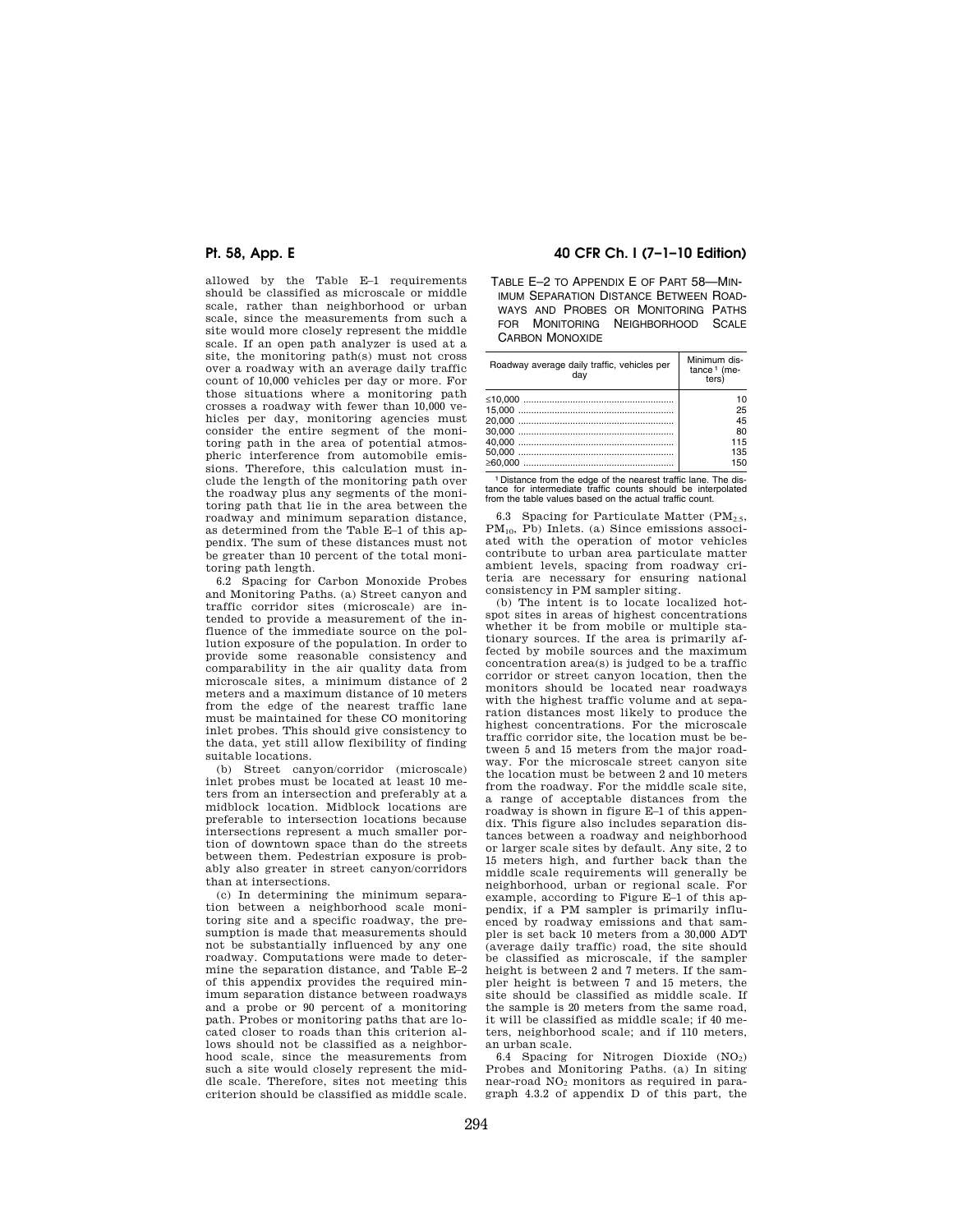## **Environmental Protection Agency Pt. 58, App. E**

monitor probe shall be as near as practicable to the outside nearest edge of the traffic lanes of the target road segment; but shall not be located at a distance greater than 50 meters, in the horizontal, from the outside nearest edge of the traffic lanes of the target road segment.

(b) In siting  $NO<sub>2</sub>$  monitors for neighborhood and larger scale monitoring, it is important to minimize near-road influences. Table E–1 of this appendix provides the required minimum separation distances between a roadway and a probe or, where applicable, at least 90 percent of a monitoring path for various ranges of daily roadway traffic. A sampling site having a point analyzer probe located closer to a roadway than allowed by the Table E–1 requirements should be classified as microscale or middle scale rather than neighborhood or urban

scale. If an open path analyzer is used at a site, the monitoring path(s) must not cross over a roadway with an average daily traffic count of 10,000 vehicles per day or more. For those situations where a monitoring path crosses a roadway with fewer than 10,000 vehicles per day, monitoring agencies must consider the entire segment of the monitoring path in the area of potential atmospheric interference form automobile emissions. Therefore, this calculation must include the length of the monitoring path over the roadway plus any segments of the monitoring path that lie in the area between the roadway and minimum separation distance, as determined form the Table E–1 of this appendix. The sum of these distances must not be greater than 10 percent of the total monitoring path length.



Figure E-1. Distance of PM samplers to nearest traffic lane (meters)

## 7. CUMULATIVE INTERFERENCES ON A MONITORING PATH

(This paragraph applies only to open path analyzers.) The cumulative length or portion of a monitoring path that is affected by minor sources, trees, or roadways must not exceed 10 percent of the total monitoring path length.

## 8. MAXIMUM MONITORING PATH LENGTH

(This paragraph applies only to open path analyzers.) The monitoring path length must not exceed 1 kilometer for analyzers in

neighborhood, urban, or regional scale. For middle scale monitoring sites, the monitoring path length must not exceed 300 meters. In areas subject to frequent periods of dust, fog, rain, or snow, consideration should be given to a shortened monitoring path length to minimize loss of monitoring data due to these temporary optical obstructions. For certain ambient air monitoring scenarios using open path analyzers, shorter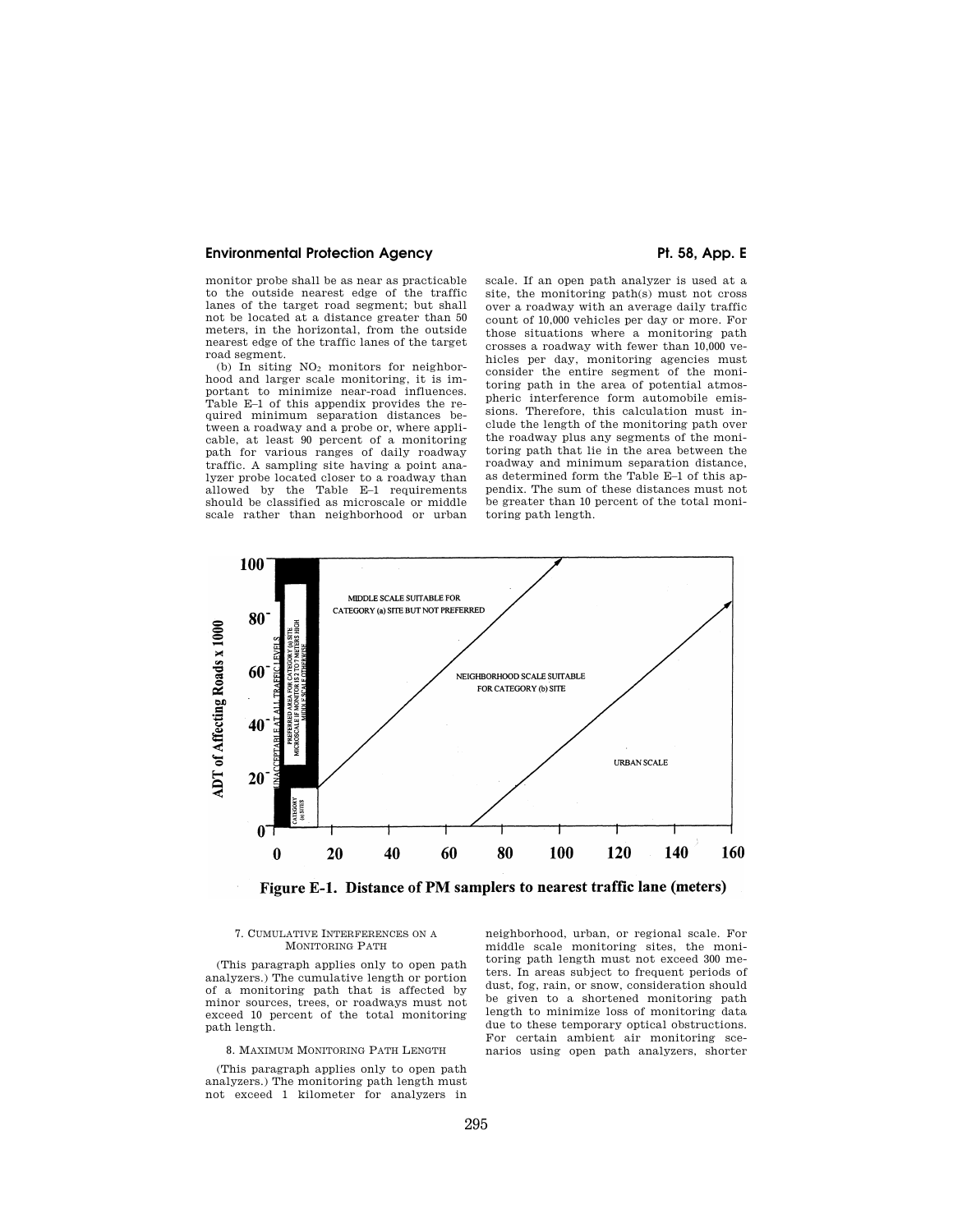path lengths may be needed in order to ensure that the monitoring site meets the objectives and spatial scales defined in appendix D to this part. The Regional Administrator may require shorter path lengths, as needed on an individual basis, to ensure that the SLAMS sites meet the appendix D requirements. Likewise, the Administrator may specify the maximum path length used at NCore monitoring sites.

### 9. PROBE MATERIAL AND POLLUTANT SAMPLE RESIDENCE TIME

(a) For the reactive gases,  $SO_2$ ,  $NO_2$ , and O3, special probe material must be used for point analyzers. Studies  $20 - 24$  have been conducted to determine the suitability of materials such as polypropylene, polyethylene, polyvinyl chloride, Tygon®, aluminum, brass, stainless steel, copper, Pyrex® glass and Teflon® for use as intake sampling lines. Of the above materials, only Pyrex® glass and Teflon® have been found to be acceptable for use as intake sampling lines for all the reactive gaseous pollutants. Furthermore, the EPA25 has specified borosilicate glass or FEP Teflon® as the only acceptable probe materials for delivering test atmospheres in the determination of reference or equivalent methods. Therefore, borosilicate glass, FEP Teflon® or their equivalent must be the only material in the sampling train (from inlet probe to the back of the analyzer) that can be in contact with the ambient air sample for existing and new SLAMs.

(b) For volatile organic compound (VOC) monitoring at PAMS, FEP Teflon® is unacceptable as the probe material because of VOC adsorption and desorption reactions on the FEP Teflon®. Borosilicate glass, stainless steel, or its equivalent are the acceptable probe materials for VOC and carbonyl sampling. Care must be taken to ensure that the sample residence time is kept to 20 seconds or less.

(c) No matter how nonreactive the sampling probe material is initially, after a period of use reactive particulate matter is deposited on the probe walls. Therefore, the time it takes the gas to transfer from the probe inlet to the sampling device is also critical. Ozone in the presence of nitrogen oxide (NO) will show significant losses even in the most inert probe material when the residence time exceeds 20 seconds.26 Other studies 27 28 indicate that a 10 second or less residence time is easily achievable. Therefore, sampling probes for reactive gas monitors at NCore and at NO<sub>2</sub> sites must have a sample residence time less than 20 seconds.

## **Pt. 58, App. E 40 CFR Ch. I (7–1–10 Edition)**

### 10. WAIVER PROVISIONS

Most sampling probes or monitors can be located so that they meet the requirements of this appendix. New sites with rare exceptions, can be located within the limits of this appendix. However, some existing sites may not meet these requirements and still produce useful data for some purposes. The EPA will consider a written request from the State agency to waive one or more siting criteria for some monitoring sites providing that the State can adequately demonstrate the need (purpose) for monitoring or establishing a monitoring site at that location.

10.1 For establishing a new site, a waiver may be granted only if both of the following criteria are met:

10.1.1 The site can be demonstrated to be as representative of the monitoring area as it would be if the siting criteria were being met.

10.1.2 The monitor or probe cannot reasonably be located so as to meet the siting criteria because of physical constraints (e.g., inability to locate the required type of site the necessary distance from roadways or obstructions).

10.2 However, for an existing site, a waiver may be granted if either of the criteria in sections 10.1.1 and 10.1.2 of this appendix are met.

10.3 Cost benefits, historical trends, and other factors may be used to add support to the criteria in sections 10.1.1 and 10.1.2 of this appendix, however, they in themselves, will not be acceptable reasons for granting a waiver. Written requests for waivers must be submitted to the Regional Administrator.

## 11. SUMMARY

Table E–4 of this appendix presents a summary of the general requirements for probe and monitoring path siting criteria with respect to distances and heights. It is apparent from Table E–4 that different elevation distances above the ground are shown for the various pollutants. The discussion in this appendix for each of the pollutants describes reasons for elevating the monitor, probe, or monitoring path. The differences in the specified range of heights are based on the vertical concentration gradients. For CO and near-road NO<sup>2</sup> monitors, the gradients in the vertical direction are very large for the microscale, so a small range of heights are used. The upper limit of 15 meters is specified for the consistency between pollutants and to allow the use of a single manifold or monitoring path for monitoring more than one pollutant.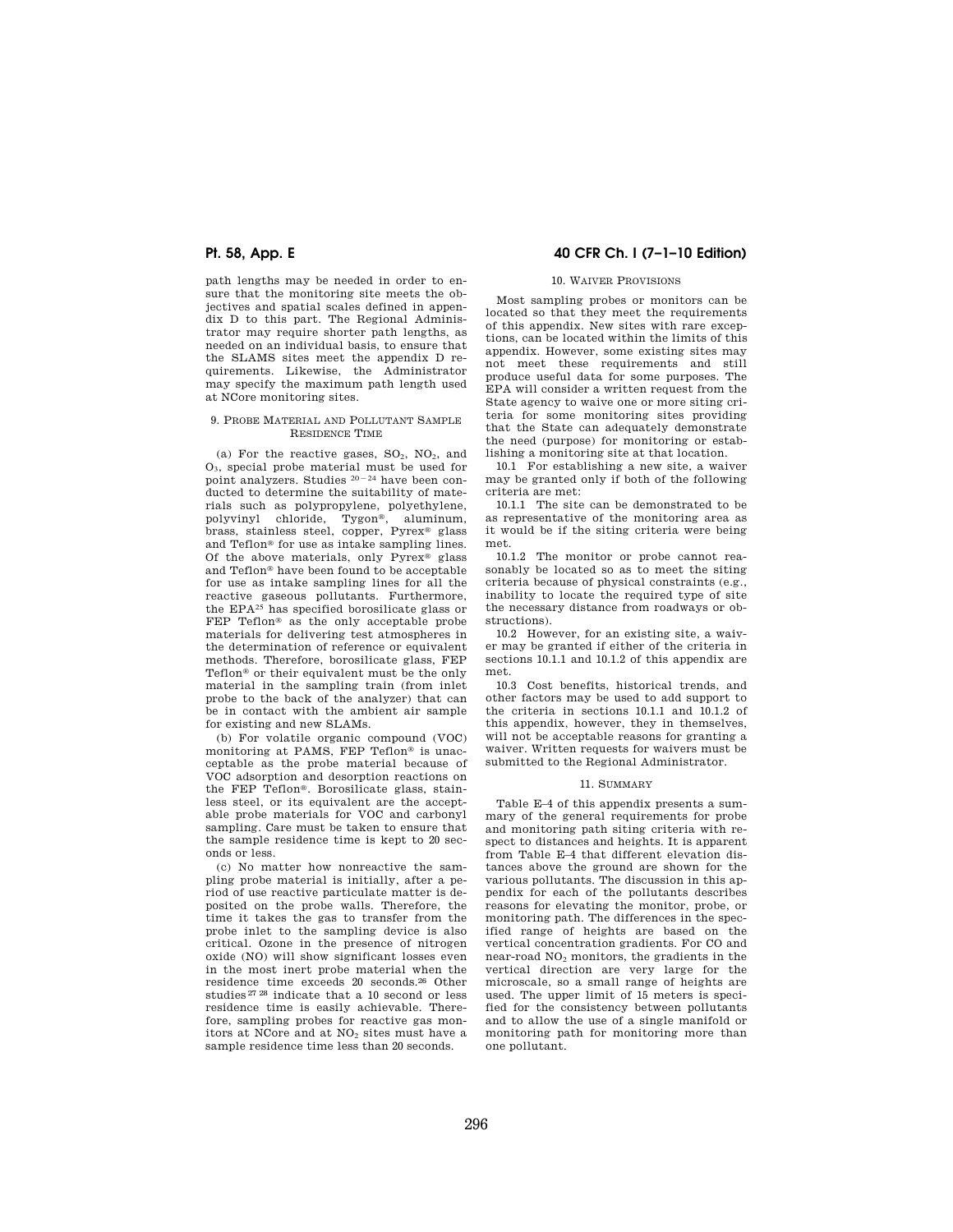## **Environmental Protection Agency Pt. 58, App. E**

| TABLE E-4 OF APPENDIX E TO PART 58—SUMMARY OF PROBE AND MONITORING PATH SITING |  |
|--------------------------------------------------------------------------------|--|
| CRITERIA                                                                       |  |

| Pollutant                              | Scale (maximum<br>monitoring path<br>length, meters)                     | Height from ground<br>to probe, inlet or<br>80% of monitoring<br>path <sup>1</sup> | Horizontal and<br>vertical distance<br>from supporting<br>structures <sup>2</sup> to<br>probe, inlet or 90%<br>of monitoring path <sup>1</sup><br>(meters) | Distance from<br>trees to probe, inlet<br>or 90% of moni-<br>toring path <sup>1</sup> (me-<br>ters) | Distance from<br>roadways to probe,<br>inlet or monitoring<br>path <sup>1</sup> (meters) |
|----------------------------------------|--------------------------------------------------------------------------|------------------------------------------------------------------------------------|------------------------------------------------------------------------------------------------------------------------------------------------------------|-----------------------------------------------------------------------------------------------------|------------------------------------------------------------------------------------------|
|                                        | Neighborhood<br>Urban, and Re-                                           | 2-15                                                                               |                                                                                                                                                            |                                                                                                     | N/A                                                                                      |
| $CO4,5,7$                              | gional (1 km).<br>Micro, middle (300<br>m), Neighbor-<br>hood $(1 km)$ . |                                                                                    |                                                                                                                                                            |                                                                                                     | 2-10; see Table<br>E-2 of this ap-<br>pendix for middle<br>and neighbor-                 |
|                                        | Middle (300 m)<br>Neighborhood,<br>Urban, and Re-                        |                                                                                    |                                                                                                                                                            |                                                                                                     | hood scales.<br>See Table E-1 of<br>this appendix for<br>all scales.                     |
| $NO2$ <sup>3,4,5</sup>                 | gional (1 km).<br>Micro (Near-road<br>$[50 - 300]$ .                     |                                                                                    |                                                                                                                                                            | $>10$                                                                                               | $\leq 50$ meters for<br>near-road<br>microscale.                                         |
|                                        | Middle (300m)                                                            | 2-15 (all other<br>scales).                                                        |                                                                                                                                                            |                                                                                                     |                                                                                          |
|                                        | Neighborhood,<br>Urban, and Re-<br>gional (1 km).                        |                                                                                    |                                                                                                                                                            |                                                                                                     | See Table E-1 of<br>this appendix for<br>all other scales                                |
| Ozone precursors<br>(for PAMS) $345$ . | Neighborhood and<br>Urban (1 km).                                        |                                                                                    |                                                                                                                                                            |                                                                                                     | See Table E-4 of<br>this appendix for<br>all scales.                                     |
| PM. Pb 3,4,5,6,8                       | Micro: Middle,<br>Neighborhood,<br>Urban and Re-<br>gional.              | 2-7 (micro); 2-7<br>(middle<br>$PM_{10-2.5}$ ; 2-15<br>(all other scales).         | >2 (all scales, hori-<br>zontal distance<br>only).                                                                                                         | $>10$ (all scales)                                                                                  | $2-10$ (micro); see<br>Figure E-1 of<br>this appendix for<br>all other scales.           |

 $N$ A—Not applicable.<br>
1 Monitoring path for open path analyzers is applicable only to middle or neighborhood scale CO monitoring, middle, neighbor-<br>
1 Monitoring path for open path analyzers is applicable scales for monit

struction.<br>"A Distance from sampler, probe, or 90% of monitoring path to obstacle, such as a building, must be at least twice the height<br>the obstacle protrudes above the sampler, probe, or monitoring path. Sites not meetin

scale (*see* text). 5 Must have unrestricted airflow 270 degrees around the probe or sampler; 180 degrees if the probe is on the side of a build-

ing or a wall.<br>The probe, sampler, or monitoring path should be away from minor sources, such as furnace or incineration flues. The separation distance is dependent on the height of the minor source's emission point (such

cation.<br>® Collocated monitors must be within 4 meters of each other and at least 2 meters apart for flow rates greater than 200 liters/<br>min or at least 1 meter apart for samplers having flow rates less than 200 liters/min

### 12. REFERENCES

1. Bryan, R.J., R.J. Gordon, and H. Menck. Comparison of High Volume Air Filter Samples at Varying Distances from Los Angeles Freeway. University of Southern California, School of Medicine, Los Angeles, CA. (Presented at 66th Annual Meeting of Air Pollution Control Association. Chicago, IL. June 24–28, 1973. APCA 73–158.)

2. Teer, E.H. Atmospheric Lead Concentration Above an Urban Street. Master of Science Thesis, Washington University, St. Louis, MO. January 1971.

3. Bradway, R.M., F.A. Record, and W.E. Belanger. Monitoring and Modeling of Resuspended Roadway Dust Near Urban Arterials. GCA Technology Division, Bedford, MA. (Presented at 1978 Annual Meeting of Transportation Research Board, Washington, DC. January 1978.)

4. Pace, T.G., W.P. Freas, and E.M. Afify. Quantification of Relationship Between Monitor Height and Measured Particulate Levels in Seven U.S. Urban Areas. U.S. Environmental Protection Agency, Research Triangle Park, NC. (Presented at 70th Annual Meeting of Air Pollution Control Association, Toronto, Canada. June 20–24, 1977. APCA 77–13.4.)

5. Harrison, P.R. Considerations for Siting Air Quality Monitors in Urban Areas. City of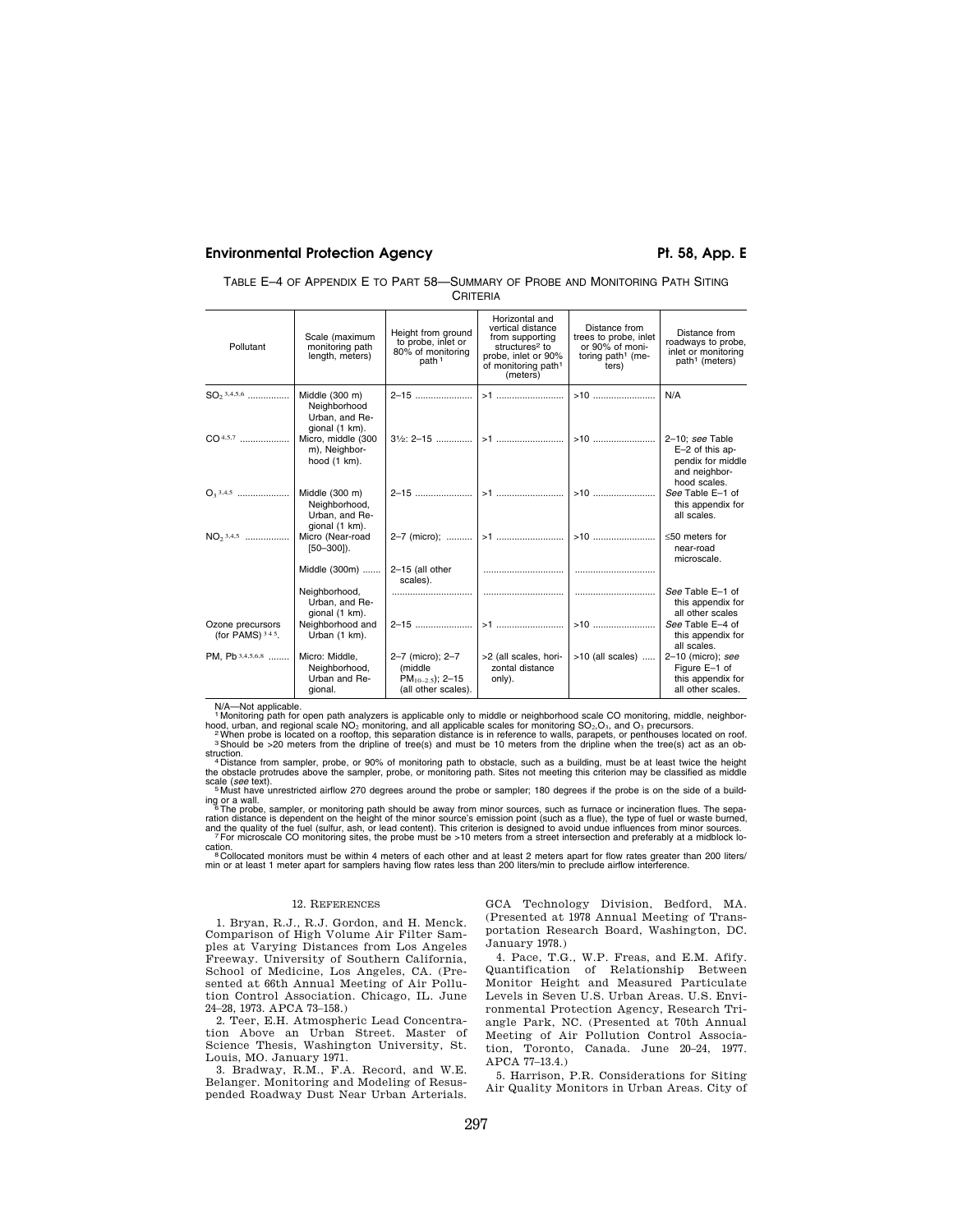Chicago, Department of Environmental Control, Chicago, IL. (Presented at 66th Annual Meeting of Air Pollution Control Association, Chicago, IL. June 24–28, 1973. APCA 73– 161.)

6. Study of Suspended Particulate Measurements at Varying Heights Above Ground. Texas State Department of Health, Air Control Section, Austin, TX. 1970. p.7.

7. Rodes, C.E. and G.F. Evans. Summary of LACS Integrated Pollutant Data. In: Los Angeles Catalyst Study Symposium. U.S. Environmental Protection Agency, Research Triangle Park, NC. EPA Publication No. EPA– 600/4–77–034. June 1977.

8. Lynn, D.A. *et al.* National Assessment of the Urban Particulate Problem: Volume 1, National Assessment. GCA Technology Division, Bedford, MA. U.S. Environmental Protection Agency, Research Triangle Park, NC. EPA Publication No. EPA–450/3–75–024. June 1976.

9. Pace, T.G. Impact of Vehicle-Related Particulates on TSP Concentrations and Rationale for Siting Hi-Vols in the Vicinity of Roadways. OAQPS, U.S. Environmental Protection Agency, Research Triangle Park, NC. April 1978.

10. Ludwig, F.L., J.H. Kealoha, and E. Shelar. Selecting Sites for Monitoring Total Suspended Particulates. Stanford Research Institute, Menlo Park, CA. Prepared for U.S. Environmental Protection Agency, Research Triangle Park, NC. EPA Publication No. EPA–450/3–77–018. June 1977, revised December 1977.

11. Ball, R.J. and G.E. Anderson. Optimum Site Exposure Criteria for SO<sub>2</sub> Monitoring. The Center for the Environment and Man, Inc., Hartford, CT. Prepared for U.S. Environmental Protection Agency, Research Triangle Park, NC. EPA Publication No. EPA– 450/3–77–013. April 1977.

12. Ludwig, F.L. and J.H.S. Kealoha. Selecting Sites for Carbon Monoxide Monitoring. Stanford Research Institute, Menlo Park, CA. Prepared for U.S. Environmental Protection Agency, Research Triangle Park, NC. EPA Publication No. EPA–450/3–75–077. September 1975.

13. Ludwig, F.L. and E. Shelar. Site Selection for the Monitoring of Photochemical Air Pollutants. Stanford Research Institute, Menlo Park, CA. Prepared for U.S. Environmental Protection Agency, Research Triangle Park, NC. EPA Publication No. EPA– 450/3–78–013. April 1978.

14. Lead Analysis for Kansas City and Cincinnati, PEDCo Environmental, Inc., Cincinnati, OH. Prepared for U.S. Environmental Protection Agency, Research Triangle Park, NC. EPA Contract No. 66–02–2515, June 1977.

15. Barltrap, D. and C.D. Strelow. Westway Nursery Testing Project. Report to the Greater London Council. August 1976.

## **Pt. 58, App. E 40 CFR Ch. I (7–1–10 Edition)**

16. Daines, R. H., H. Moto, and D. M. Chilko. Atmospheric Lead: Its Relationship to Traffic Volume and Proximity to Highways. Environ. Sci. and Technol., 4:318, 1970.

17. Johnson, D. E., *et al.* Epidemiologic Study of the Effects of Automobile Traffic on Blood Lead Levels, Southwest Research Institute, Houston, TX. Prepared for U.S. Environmental Protection Agency, Research Triangle Park, NC. EPA–600/1–78–055, August 1978.

18. Air Quality Criteria for Lead. Office of Research and Development, U.S. Environmental Protection Agency, Washington, DC EPA–600/8–83–028 aF–dF, 1986, and supple-ments EPA–600/8–89/049F, August 1990. (NTIS document numbers PB87–142378 and PB91– 138420.)

19. Lyman, D. R. The Atmospheric Diffusion of Carbon Monoxide and Lead from an Expressway, Ph.D. Dissertation, University of Cincinnati, Cincinnati, OH. 1972.

20. Wechter, S.G. Preparation of Stable Pollutant Gas Standards Using Treated Aluminum Cylinders. ASTM STP. 598:40–54, 1976.

21. Wohlers, H.C., H. Newstein and D. Daunis. Carbon Monoxide and Sulfur Dioxide Adsorption On and Description From Glass, Plastic and Metal Tubings. J. Air Poll. Con. Assoc. 17:753, 1976.

22. Elfers, L.A. Field Operating Guide for Automated Air Monitoring Equipment. U.S. NTIS. p. 202, 249, 1971.

23. Hughes, E.E. Development of Standard Reference Material for Air Quality Measurement. ISA Transactions, 14:281–291, 1975.

24. Altshuller, A.D. and A.G. Wartburg. The Interaction of Ozone with Plastic and Metallic Materials in a Dynamic Flow System. Intern. Jour. Air and Water Poll., 4:70–78, 1961.

25. Code of Federal Regulations. Title 40 part 53.22, July 1976.

26. Butcher, S.S. and R.E. Ruff. Effect of Inlet Residence Time on Analysis of Atmospheric Nitrogen Oxides and Ozone, Anal. Chem., 43:1890, 1971.

27. Slowik, A.A. and E.B. Sansone. Diffusion Losses of Sulfur Dioxide in Sampling Manifolds. J. Air. Poll. Con. Assoc., 24:245, 1974.

28. Yamada, V.M. and R.J. Charlson. Proper Sizing of the Sampling Inlet Line for a Continuous Air Monitoring Station. Environ. Sci. and Technol., 3:483, 1969.

29. Koch, R.C. and H.E. Rector. Optimum Network Design and Site Exposure Criteria for Particulate Matter, GEOMET Technologies, Inc., Rockville, MD. Prepared for U.S. Environmental Protection Agency, Research Triangle Park, NC. EPA Contract No. 68–02–3584. EPA 450/4–87–009. May 1987.

30. Burton, R.M. and J.C. Suggs. Philadelphia Roadway Study. Environmental Monitoring Systems Laboratory, U.S. Environmental Protection Agency, Research Triangle Park, N.C. EPA–600/4–84–070 September 1984.